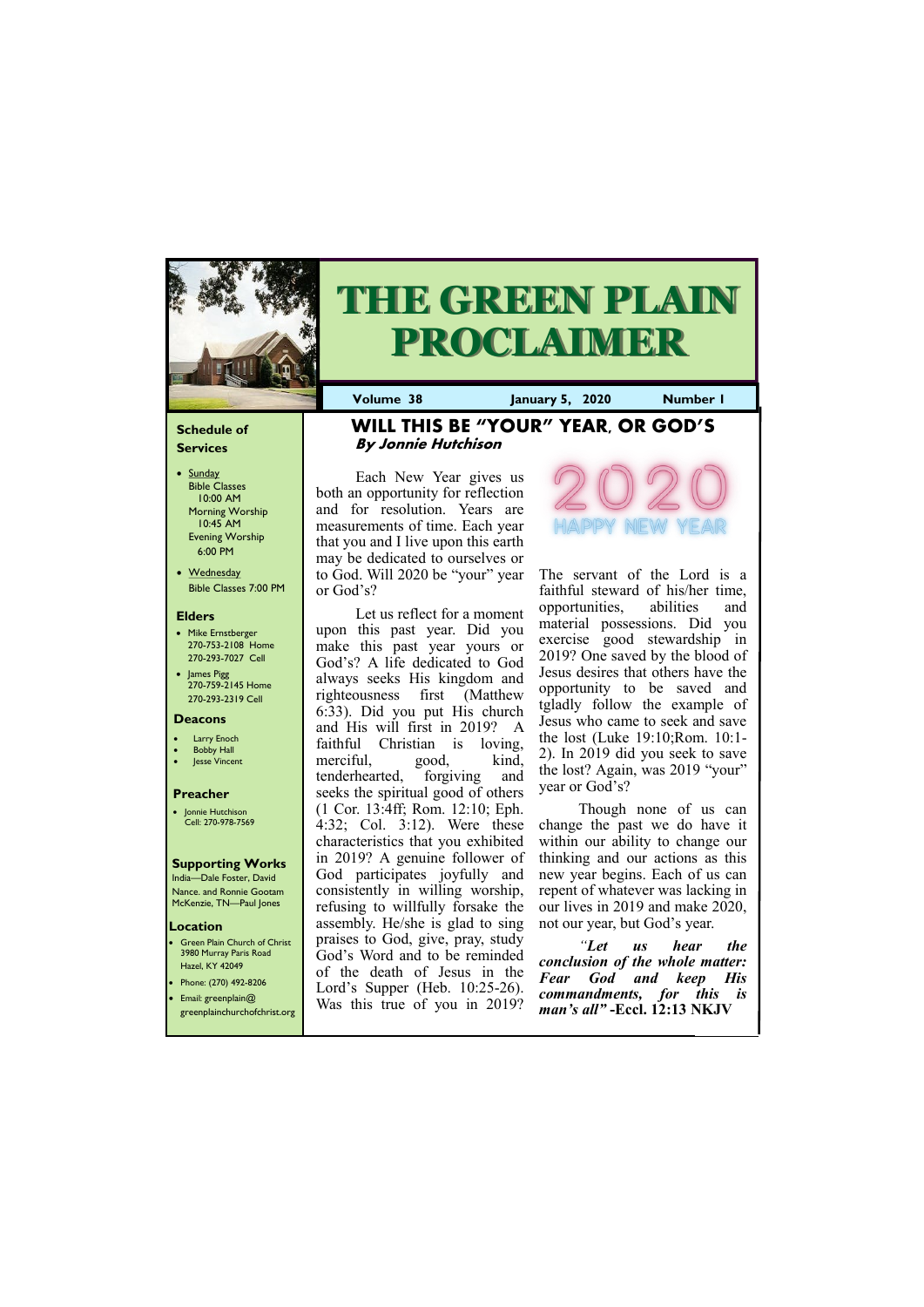## NEWS AND NOTES

- *REMEMBER IN PRAYER: Green Plain members*: . Remember Faye Travis, Peggy Jarvis, Rex and Margarette Enoch, Mary Crutchfield, Joanne Barnes, Maxine Pool, Hayes and Marjorie Grady, Jim Fielder, and Larry Enoch.
- **Family and Friends:** Teresa Tacker, Betty Pond, Bryan White, Meredith Enoch, Kenneth Mizell, Walter Byars, Will Winchester, Jim Hutson, Janice Canter, Maryanne Pedigrew, Dale Foster, Andrea Phillips, Donald and Dorothy Cook and Larry Wyatt. Please keep these folks in your prayers.
- **Pantry items January: 5—Childrens Toothpaste; 12 —Canned Chili; 19—Apple Sauce; 26— Canned Potatoes; All food items should be canned. Thanks to all for participating in this effort.**
- Remember our **snacks for the hospital program** and place your items in the baskets in the lobby.
- **PASS IT ON!** When you have finished reading this bulletin, why not pass it on to a loved one, friend or neighbor. Use this as a tool to spread the gospel. Or, pick up extra copies to hand or mail to others.
- **See our Facebook page** for announcements, updates and articles. Access to past editions of this bulletin are available on our website at http://greenplainchurchofchrist.org.
- **Mission Work:** Please continue to pray for the preachers this congregation is supporting in India and for Dale Foster, Ronnie Gootan, David Nance, Mike Kiser, Arnold Gerson and Paul Jones in their respective works.
- Watch **"A Bible Answer"** each Sunday morning at 8:00 am on WQWQ TV in Paducah, KY. This program is also available on their website at abibleanswertv.org and on GBN and YouTube**.**
- **January 2020 Anniversaries:** 27th Carolyn & Walter Byars; Birthdays: 14th-Shane Smith; 18th-Karen Workman; 26th-Marjorie Grady; Please let us know if we have left anyone out and we will include them next week.
- **If you are able to receive the MyTV channel (WDKA Channel 49 in Paduka and on WK&T and other providers), tune in to the "Good News" program with Jim Dearman each Sunday morning at 7:30 am.**
- **Has God revealed all of His will that He intends to reveal to us? Yes! Read John 16:13; 1 Corinthians 2:9-10; Galatians 1:12; Ephesians 3:3-5; 2 Timothy 1:9-10; 3:16 -17; 1 Peter 1:3). His revelation is complete and final. It needs neither additions nor updates. To attempt changes to what God has revealed is sinful (Galatians 1:6-9).**



**Page 2**

*BIBLE RESEARCH QUESTION*

**This Week: Whom did Paul say he hoped to send to the church in Philippi to know their state?**

**Last Week**: *According to Jesus, what is the "first and great commandment?"*

**Answer** Jesus said to him, "'You shall love the Lord your God with all your heart, with all your soul, and with all your mind.' This is the first and great commandment" (Matthew 22:37-38).

# **LESSONS TODAY Sunday AM** *"What's New? Nothing!*

**Sunday PM** *"Principles Necessary to Learning Truth"*

*"Preach the Word"*

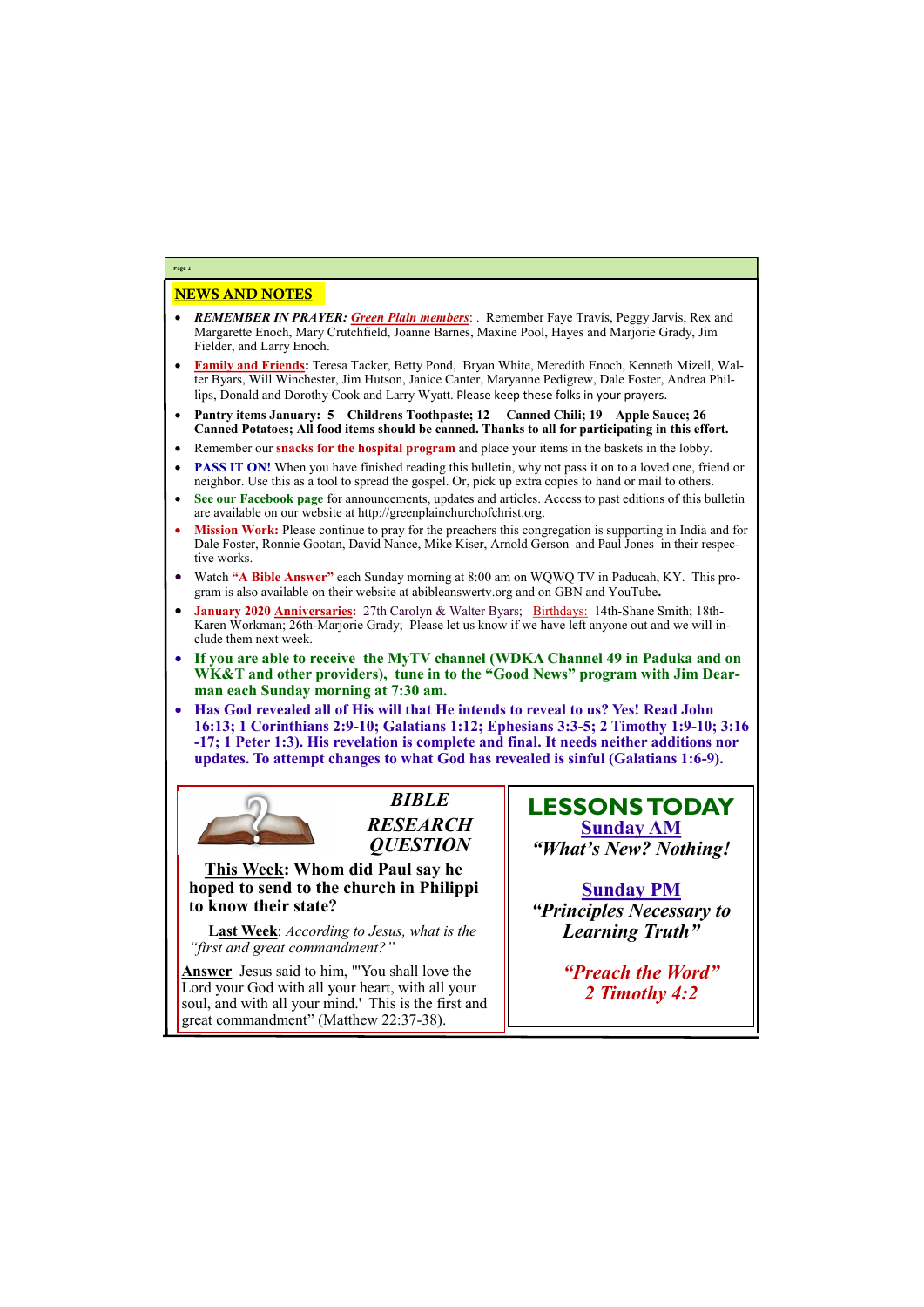**Page 3**

## **BEAUTIUL FEET** *By Dan Jenkins*

"I will never forget the first time I saw him. It was love at first sight. He had the most beautiful smile I had ever seen, and then when I looked into his eyes—they were beyond beautiful." Words like this are sometimes part of conversations in our land, but one thing you will never hear. "He had the most beautiful feet I have ever seen. I was captivated by their beauty." Now as strange as it might seem, the Bible does talk about beautiful feet.

God's plan was for His people to take His message to a lost world. How did He look at it? "How shall they hear without a preacher? And how shall they preach unless they are sent? As it is written: 'How beautiful are the feet of those who preach the gospel the gospel of peace, who bring glad tidings of good things'" (Rom. 10:14-15)! There it is. Those who bring the gospel to the lost have beautiful feet.

What makes their feet beautiful? It begins long before they walk to conduct their study with a lost person. When God described the armor Christian soldiers must put on, He did not forget their feet (Eph. 6:13- 18). He has on his head a helmet of salvation. His upper body has a breastplate of righteousness. His midsection is wrapped with the truth of God. His hand has that shield of faith to withstand every fiery projectile thrown at him by Satan. He also holds the sword of the Spirit, the word of God. However, there is one other item he must have. He must enclose his feet with "the preparation of the gospel of peace."

That gospel of peace was completely prepared by God as He established the church, but we must ensure that we place it on our feet. Teaching others demands hours of pre-



paring ourselves. It demands prayer and long periods of study of God's word. However,

God expects all of us to feed on the milk of the word, then go on to feasting on the meat of the word and then to become teachers of others (Heb. 5:12-14).

Having done this, we take that "gospel of peace" to a troubled world. It brings peace between those who were captivated by sin, enemies of God, and makes them children of God. It brings to their hearts a peace which passes all understanding.

It also brings "glad tidings of good things." Is this not the definition of the gospel? The Greek word for gospel literally means good news. We take this good news to them, and it brings gladness to their souls. It brings gladness to your soul for there is no joy greater that bringing a lost person to Him.

So, take time to look at your feet. They may appear hideous to you, but the heart of that lost one will say, "How beautiful are the feet of those brought me the gospel of peace, glad tidings of good things!"

—http://churchofchristarticles.com/

**"If then you were raised with Christ, seek those things which are above, where Christ is, sitting at the right hand of God. et your mind on things above, not on things on the** 

#### **earth" (Colossians 3:1-2).**